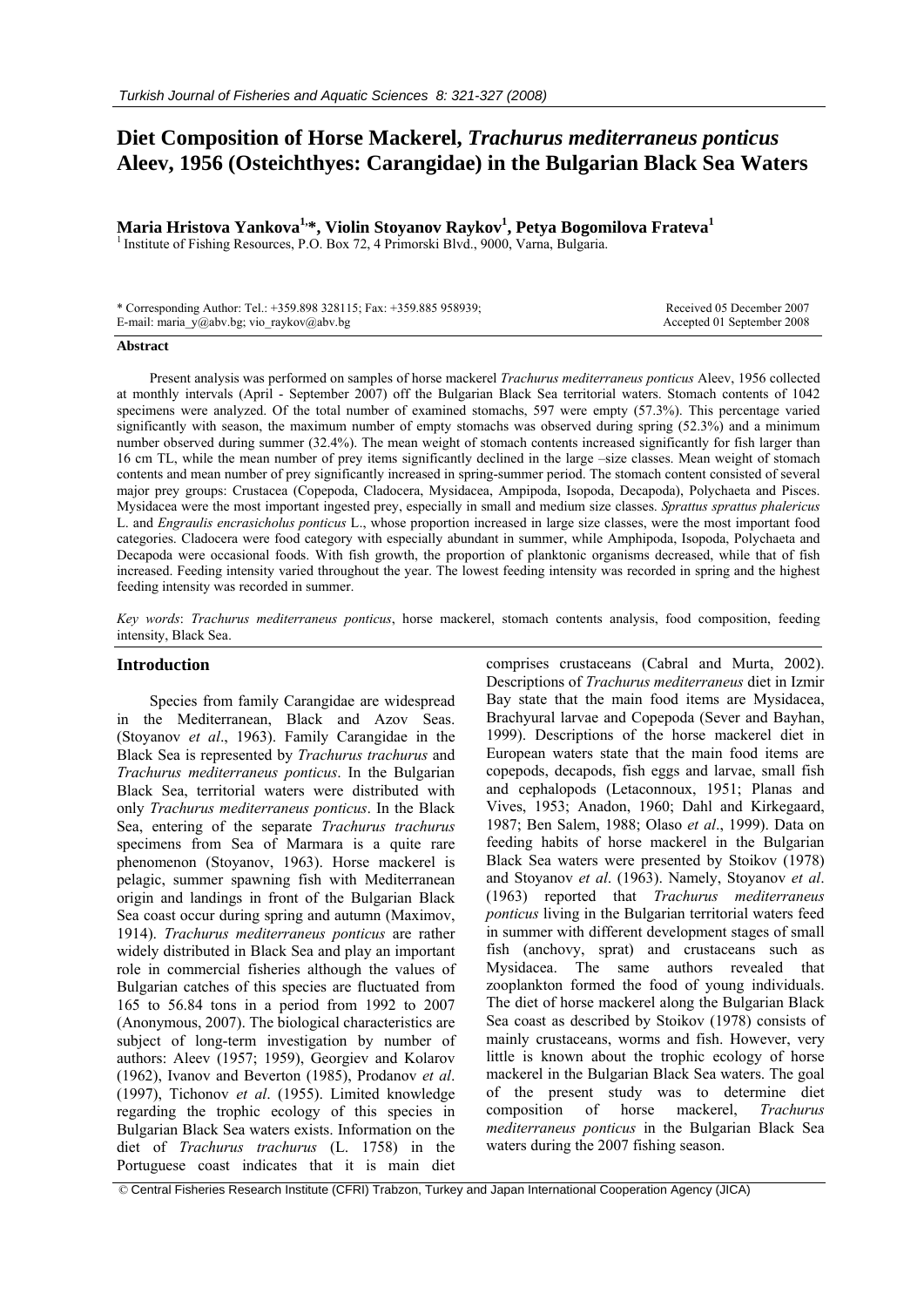## **Materials and Methods**

Samples of horse mackerel *Trachurus mediteraneus ponticus* were taken from two localities (Varna and Bourgas) off the Bulgarian Black Sea coast (Figure 1). A total of 1,042 specimens were collected at monthly intervals, May–September 2007. Samples were taken from commercial, pelagic-trawl catches taken with a cod-end of 6.5 mm stretched mesh size. Total length (TL) of fish examined was measured to the nearest 0.1 cm and they were weighed to the nearest 0.1 g. Immediately after capture, fish were dissected and gut removed and preserved in 4% formalin solution to stop digestion. Species abundance and wet weight, to the nearest 0.001 g after removal of surface water by blotting on tissue paper, were recorded in the laboratory. Total length of fish examined ranged from 11.0 to 17.5 cm (Figure 2). Numerous indices have been described for quantitatively expressing the different prey in diet of fish (Berg, 1979; Hyslop, 1980). Those used in the present study were:

Percentage frequency of occurrence (F%), based on the number of stomachs in which a food item was found, expressed as the percentage of total number of non-empty stomachs;

Percentage of numerical abundance (Cn%) i.e. the number of each prey item in all non-empty stomachs, expressed as the percentage of total number of food items in all stomachs in a sample;

Percentage gravimetric composition (Cw%) i.e. the wet weight of each prey item, expressed as the percentage of total weight of stomach contents in sample.

The main food items were identified using the index of relative importance (IRI) of Pinkas *et al*. (1971), as modified by Hacunda (1981):

 $IRI = \%Fx(%Cn + %Cw)$ 

This index has been expressed as:

 $\%$ IRI = (IRI/ $\sum$ IRI) x 100

Statistical differences (P<0.05) in diet composition with respect to size and season were assessed by a chi-square test (Sokal and Rohlf, 1981) applied on the frequency of a given prey.



**Figure 1.** Study area and sampling localities of horse mackerel, *Trachurus mediterraneus ponticus L.* in the Bulgarian Black Sea waters.



**Figure 2.** Length frequency distribution of 1042 individuals of horse mackerel caught in the Bulgarian Black Sea waters.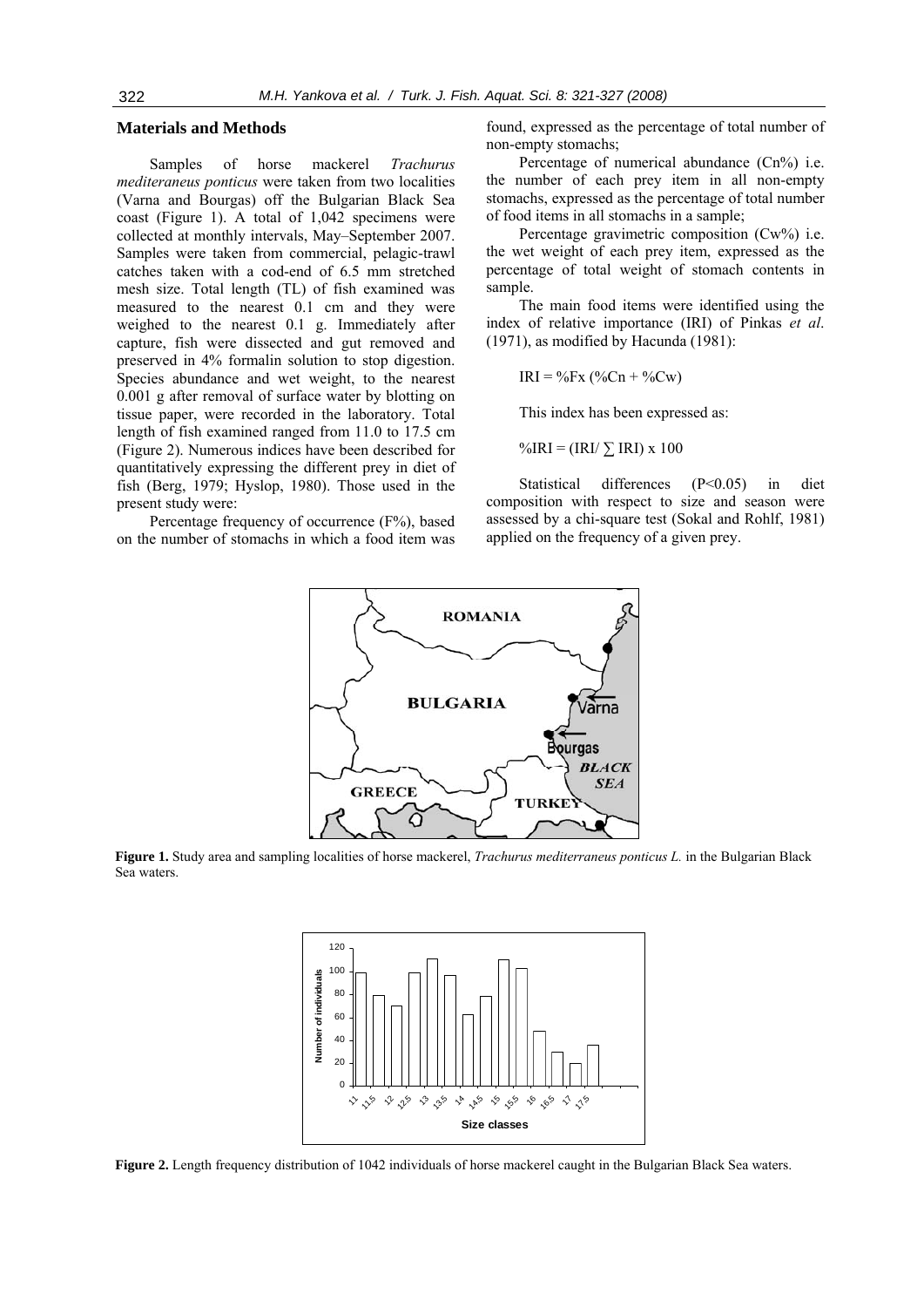## **Results**

## **Feeding Intensity**

Of the 1,042 stomachs of Black Sea horse mackerel examined, 597 were empty (57.3%). This percentage varied significantly among the size classes, with a maximum of 68.1%-size class 12.5 cm and minimum of 31.9%-size class 17.0 cm The proportion of empty stomachs varied over the examination period, minimum proportion of empty stomachs was found in summer (32.4%) while in samples collected in spring and autumn, proportion of empty stomachs was 52.3% and 41.0% respectively (Figure 3).

## **Diet Composition**

The stomach contents of horse mackerel *Trachurus mediterraneus ponticus* consisted of several prey species belonging to following taxa: Crustacea (Copepoda, Cladocera, Mysidacea, Ampipoda, Isopoda, and Decapoda), Polychaetous worms and Pisces. Table 1 shows the frequency of occurrence, numerical and biomass composition and Index of Relative Importance of different prey groups



Figure 3. Percent (%) of number of empty stomach by season.

|  | <b>Table 1.</b> Prey groups and species in diet of horse mackerel, <i>Trachurus mediterraneus ponticus</i> |
|--|------------------------------------------------------------------------------------------------------------|
|  |                                                                                                            |

| Food items                          | $\%F$ | $\%$ Cn | $\%$ Cw | <b>IRI</b> | %IRI   |
|-------------------------------------|-------|---------|---------|------------|--------|
| Polychaeta                          |       |         |         |            |        |
| Terebellides stroemi (Sars)         | 13.37 | 0.35    | 2.34    | 35.96      | 13.81  |
| Crustacea                           |       |         |         |            |        |
| Copepoda                            |       |         |         |            |        |
| Acartia clausi (Giesbracht)         | 12.29 | 1.84    | 2.13    | 44.9       | 17.25  |
| Calanus helgolandicus (Claus)       | 0.59  | 0.35    | 0.20    | 0.32       | $^{+}$ |
| Pseudocalanus elongates (Beock)     | 17.86 | 0.73    | 0.38    | 19.8       | 7.61   |
| Mysidacea                           |       |         |         |            |        |
| Mesopopsis slabberi (van Beneden)   | 1.61  | 5.42    | 2.10    | 12.11      | 4.65   |
| Paramysis lacustris (Mart)          | 2.19  | 0.13    | 1.86    | 4.33       | 1.66   |
| Cladocera                           |       |         |         |            |        |
| Podon polyphemoides (Lueckart)      | 1.51  | 0.06    | 1.63    | 2.55       | $^{+}$ |
| Evadne tergestina (Claus)           | 1.17  | 0.08    | 2.40    | 2.90       | 1.11   |
| Evadne nordmani (Loven)             | 5.12  | 0.41    | 0.10    | 2.6        | 1.0    |
| Penilia avirostris (Dana)           | 7.38  | 0.15    | 0.04    | 1.4        | $+$    |
| Amphipoda                           |       |         |         |            |        |
| Dexamine spinosa (Mont.)            | 0.37  | 0.008   | 0.11    | 0.04       | $^{+}$ |
| Ampelisca diadema (A.Costa)         | 2.35  | 0.15    | 2.29    | 5.73       | 2.20   |
| Gammarus subtypicus (Stock)         | 0.95  | 0.44    | 2.36    | 2.66       | 1.02   |
| Isopoda                             |       |         |         |            |        |
| <i>Idothea baltica</i> (Pallas)     | 12.6  | 0.31    | 1.68    | 25.07      | 9.63   |
| Decapoda                            |       |         |         |            |        |
| Crangon crangon (Linne)             | 1.07  | 0.02    | 1.98    | 2.14       | $+$    |
| Mollusca                            |       |         |         |            |        |
| Gasropoda veliger                   | 1.51  | 5.75    | 2.14    | 11.9       | 4.57   |
| Pisces                              |       |         |         |            |        |
| Engraulis encrasicholus ponticus L. | 12.27 | 1.85    | 1.81    | 44.9       | 17.25  |
| Sprattus sprattus phalericus L.     | 6.56  | 0.79    | 5.46    | 41.00      | 15.75  |

 $\%F$  = frequency of occurrence;  $\%Cn$  = percentage of numerical composition;

 $\%$ Cw = percentage of gravimetric composition: IRI = index of relative importance.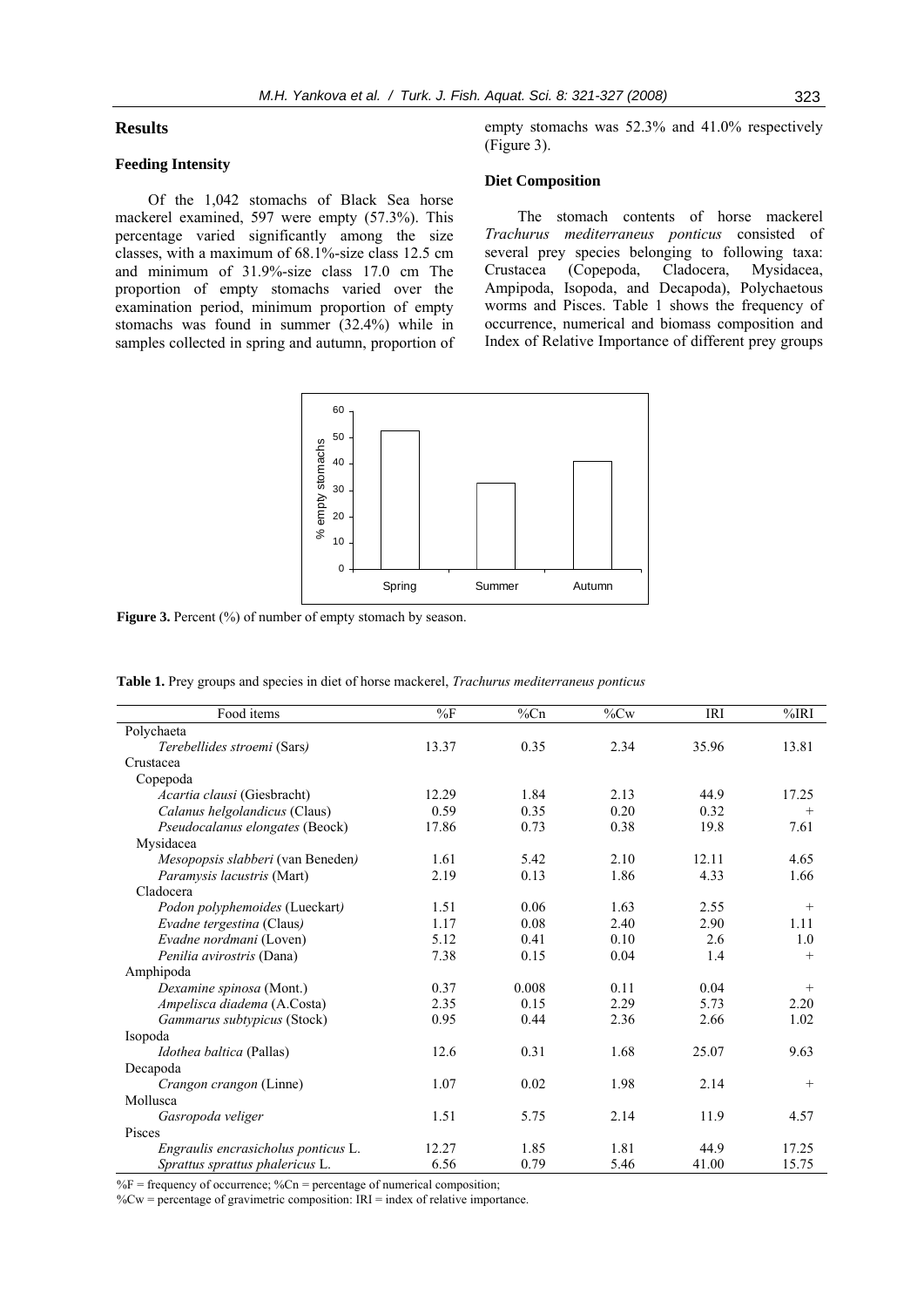and prey species found in stomachs. According to the IRI, fish *Engraulis encrasicholus ponticus* (IRI=1388.58) and *Sprattus sprattus phalericus* L. (IRI=683.91) were the most frequently consumed prey items, followed of two Mysidacea: *Mesopopsis slabberi* (van Beneden) (IRI= 652.96) and *Paramysis lacustris* (Mart) (IRI= 198.92). Polychaeta *Terebellides stroemi* (Sars) (IRI=281.57) were the most important (IRI) followed by two Copepoda: *Pseudocalanus elongates* (Beock) (IRI=127.92) and *Acartia clausi* (Giesbracht) (IRI=63.66). Other taxa found in the stomach contents were of lesser importance in the diet.

#### **Food in Relation to Fish Size**

From investigated prey groups most important for the diet of horse mackerel are Mysidacea and Pisces (Figures 4 and 5), as Mysidacea reached 35% in the stomachs of the size group TL =11cm and Pisces (*Engraulis engrasicholus ponticus* L. and *Sprattus sprattus phalericus* L.) accounted 55.11% in 15 cm size class. The highest differences between the hinges were found in Pisces and Mysidacea, since the

box plot (Figure 5) shows relative homogeneity as regards the medians and spreads of rest of the prey groups i.e. contribution of the other groups was comparatively low. The frequency of Mysidacea ( $\chi^2$  = 53.4, df =10,  $p = 0.899$ ) decreased with increasing of fish linear sizes. The variation of the prey groups in different size classes was as follows: Pisces  $\chi^2$  = 44.3, df = 7, P = 0.0001, Amphipoda:  $\chi^2$  = 15.6, df = 8, P = 0.05; Cladocera:  $\chi^2 = 12$ , df = 13, P=0.527; Mollusca:  $\chi^2 = 12$ , df = 9, P = 0.196; Decapoda:  $\chi^2 = 5.85$ , df = 8,  $\hat{P} = 0.664$ ; Polychaeta:  $\chi^2 = 4.18$ , df = 7, P = 0.759; Copepoda  $\chi^2 = 1.68$ , df = 13, P = 0.999. Due to high p-values the null hypothesis could be rejected only for Amphipods and Pisces. The variation of these prey groups in different fish size classes is significantly related to the fish size.

#### **Seasonal Variation in the Diet Composition**

In this study, we establish a next variation in food habits of horse mackerel within the season. Copepods and Pisces were the dominant prey groups in all seasons. Polychaeta were also present in the diet, with a peak value recorded in spring-summer



**Figure 4.** Composition of *Trachurus mediterraneus ponticus* diet as a function of size.



**Figure 5.** Boxplot (median value, 25-75% hinge, minimal and maximal observed percent participation) of the prey items from total investigated stomach samples.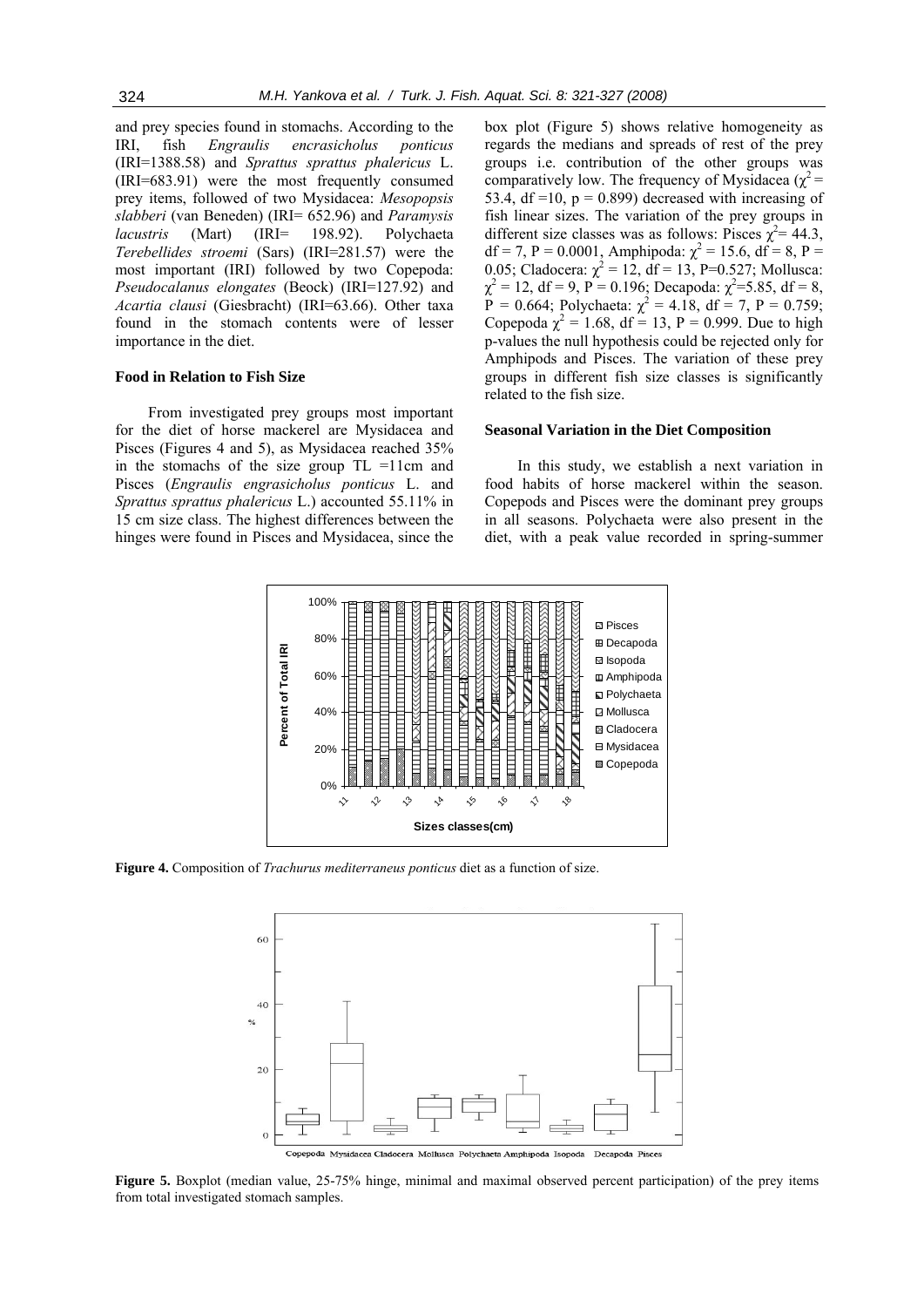period. Isopoda and Amphipoda were present in the contents during all seasons, but in smaller quantities (Figure 6), Cladocera (mainly *Podon polyphemoides*) were dominant prey group only in summer. Significant differences among seasons were found for Mysidacea (χ<sup>2</sup> = 7.22, P < 0.05), Cladocera (χ<sup>2</sup> = 43.00, P<0.05), Polychaeta ( $\chi^2$  =12.9, P<0.05), Amphipoda  $(\chi^2 = 4.50, \text{ P} < 0.05)$  while no significant seasonal differences were found for the other prey items, i.e. Copepoda ( $\chi^2$  = 0.54, P<0.05), Mollusca ( $\chi^2$  = 1.67, P<0.05), Isopoda ( $\chi^2$  = 0.50, P<0.05), Decapoda ( $\chi^2$  = 1.83, P<0.05), and Pisces ( $\chi^2$  = 3.58, P<0.05. Feeding activity increased upon spawning period (June and July) and was also higher during the summer. The lowest intensity of feeding was recorded in early spring during the lower sea temperature as well as at the time of intensive spawning.

#### **Discussion**

The data we obtained in this study show that the main prey of the Black Sea horse mackerel is fish and zooplankton. This group represents over 55% of the total IRI and was the main food for this species. In Albanian waters, *T. mediterraneus* prefers fish (particularly anchovies), amphipos, misids and decapods in the summer (Lipskaja, 1966). In the Aegean Sea, fish larvae and postlarvae (particularly of *Pagellus acarne*, *Diplodus vulgaris* and *Spicara maena*) constitute the dominant biomass in *T. mediterraneus* stomachs, followed by crustacean copepods and mysids (Kyrtatos, 1998). Descriptions of *Trachurus mediterraneus* diet in Izmir Bay state that the main food items are Mysidacea, *Brachyural* larvae and Copepoda (Sever and Bayhan, 1999). In the Portuguese coast, horse mackerel fed on fish; however, the main prey was crustaceans (Cabral and Murta, 2002). The data recorded in this work generally coincide with the above mentioned references, showing that zooplankton (especially at an early age) and fish dominate the diet of horse

mackerel in Bulgarian Black Sea waters. Differences in food of horse mackerel diet between the different areas are mainly due to different distribution, abundance, density, availability and accessibility of prey (Šantič *et al*., 2004). Cladocera such as *Podon polyphemoides*, *Evadne nordmani*, *Evadne tergestina* and *Penlia avirostris* formed the food of individuals in summer season. Other preys, i.e. copepods, polychaetous worm, were of minor importance and thereby considered as occasional food. Pisces such as *Engraulis encrasicholus ponticus* L. *Sprattus sprattus phalericus* L. and decapods (e. g *Crangon crangon*) were the most important in the diet, especially in the largest size–groups (of over 15 cm TL). Data on the food of *Trachurus mediterraneus ponticus* in the Black Sea are very scarce. Stoykov (1978) mentioned that plankton crustaceous (during the spring season) and fish (during the autumn) represented in the stomach contents of horse mackerel as a food. The same author stated also that differences in the food items found in stomach are observed depending on time and place of catching. The changing feeding intensity of the examination period is most likely connected with different water temperature during the spring–summer. The highest values of stomach emptiness were recorded in April. The feeding intensity of Mediterranean horse mackerel changed during the year, probably related to spawning and water temperature (Šantič *et al*., 2004). Poorer feeding intensity in April is probably related to lower seawater temperature (in April 2007, sea surface temperature showed comparatively low values  $SST=8\degree C$ , as compared with the summer SST=25.3°C). Feeding intensity increased in May-June (prior to spawning) and reached its lowest level during spawning (July–August). According the findings of to Sirotenko and Istomin (1978), feeding intensity for *Trachurus mediterraneus ponticus* from the Black Sea increased from 80 to 90% after spawning. The high seawater temperature in July– August accelerate metabolism, resulting in an



**Figure 6.** Diet composition of horse mackerel in the Bulgarian territorial waters during the seasons.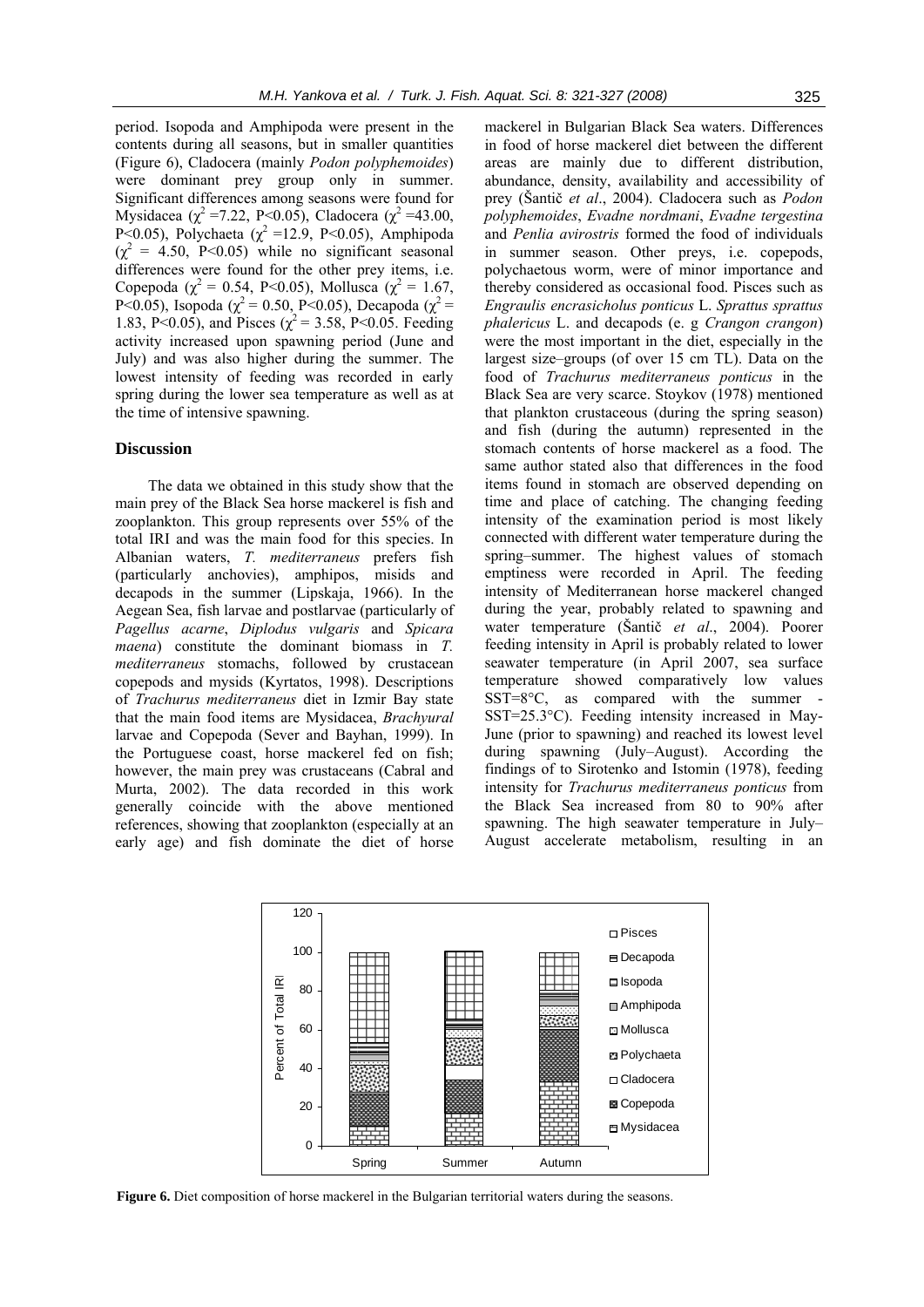increased food demand (Šantič *et al*. 2004). Warren and Davis (1967) discussed the profound effect of temperature and seasonality on food consumption rates. In many fish, the feeding rate drops as the temperature drops (Tyler, 1971). Stoyanov *et al*. (1963) reported that reproductive activity of *Trachurus mediterraneus ponticus* started in May and lasted till August with peak in July. The last author concluded that spawning season of this species takes place during the warmer part of the year. Borges and Gordo (1991) reported that the percentage of empty stomachs in horse mackerel reached a peak in winter, which is the spawning season of this species on the Portuguese coast. Our study indicates that food habits considerably change as fish grows. Smaller specimens mainly feed on mysid crustaceans that are abundant and have small weights. As fish grow, the proportion of fish prey increases and that of crustaceans decreases. Data obtained in this study on the changes of food content are consistent with those of Stoyanov *et al*. (1963). Namely, Stoyanov *et al*. (1963) reported that *Trachurus mediterraneus ponticus* living in the Bulgarian territorial waters feed in summer with different development stages of small fish (anchovy, sprat) and crustaceans such as Mysidacea. The same authors revealed that zooplankton formed the food of young individuals. The crustaceans dominated in the diet of horse mackerel throughout the year. In 2007, larval stages of crustacea show significant increase in their density according Uzunova (pers. communication), which proves an improvement of feeding base of fish populations. The present analysis indicated that horse mackerel was the predator. Besides having the largest number of zooplankton, it had a high impact on populations of commercial fish such as sprat and anchovy.

## **Acknowledgements**

The authors would like to thank to Bojanka Georgieva for her assistance and advice.

#### **References**

- Aleev Yu, G. 1957. Horse mackerel (*Trachurus*) of the Soviet seas. Tr. Sevastopol. Biol. St., 9: 167–212. (in Russian).
- Aleev Yu, G. 1959. On the reproduction of the southern population of the horse mackerel in the western areas of Black Sea. Tr. Sevastopol. Biol. St., 12: 270-285. (In Russian).
- Anadôn, E. 1960. Sobre el Jurel del NW de España. Bol. Soc. Esp. Hist. Nat., 58: 185-198.
- Anonymous. 2007. AG FOMLR Annual Report to BSC: 2006-2007.
- Berg, J. 1979. Discussion of the methods of investigating the food of fishes with reference to a preliminary study of the food of *Gobiusculus flavescent* (Gobidae). Mar. Biol, 50: 263-273.
- Ben Salem, M. 1988. Régime alimentaire de *Trachurus trachurus* (L. 1758) et de *Trachurus mediterraneus* (Steindachner, 1868), Poissons, Téleostens, Carangidae) de la province Atlantico-

Mediterraneenne, Cybium, 12: 247-253.

- Borges, M.F. and Gordo, L.S. 1991. Spatial distribution by season and some biological parameters oh horse mackerel (*Trachurus trachurus* L). in the Portuguese continental waters. ICES C.M.H: 54 pp.
- Cabral, N. and Murta, A. 2002. The diet of blue whiting, hake, horse mackerel and mackerel off Portugal. J. of Applied Ichth., 18(1): 14-13.
- Dahl, K. and Kirkegaard, E. 1987. The diet and consumption of horse mackerel (*Trachurus trachurus*) in the eastern North Sea, August 1986. ICES C.M.H: 43 pp.
- Georgiev, Z.M. and Kolarov, P. 1962. On the migration and distribution of horse mackerel (*Trachurus ponticus* Aleev) in the western part of Black Sea. Arbeiten des Zentralen Forschungsinstitutes fur Fishzught und Fisherei –Varna, 2: 148-172.
- Hacunda, J.S. 1981. Trophic relationships among demersal fishes in coastal area of the Gulf of Main. Fish. Bull., 79: 775-788.
- Hyslop, E.J. 1980. Stomach contents analysis-A review of methods and their application, J. Fish Biol., 17: 411- 429.
- Ivanov, L. and Beverton, R.J.H. 1985. The fisheries resources of the Mediterranean. Black Sea. Etud. Rev. Part 2. CGPM/Stud. Rev. 60, CFCM, 135 pp.
- Kyrtatos, N.A. 1998. Contribution à la connaissance da la nourriture de *Trachurus mediterraneus* (Steind) et de son influence sur les chaiˆnes alimentaries de la Mer Égée central. Rapp. Comm. Int Mer Medit., 35: 452- 453.
- Letaconnoux, R. 1951. Contribution á l'ètude des espèces du genere Trachurus et spécialement du *Trachurus trachurus*. Office Scientifique Technique des Rêches Maritimes no. 15: 67-78.
- Lipskaja, N.J. 1966. Pitanie stavridy (*Trachurus mediterraneus* Steind.) v Adriatičeskom i černom morjah. Issledovania plankton južnyh morej. Nauka, 210: 109-114.
- Maximov, N.E. 1914. Marine fishery in Bulgaria. Material to knowledge. Russian Fishery, 3: 1-8. (in Russian).
- Olaso, I., Cendrero, O. and Abaunza, P. 1999. The diet of horse mackerel *Trachurus trachurus* (Linnaeus 1758) in the Cantabrian Sea. J. Appl. Ichthyol., 15: 193-198.
- Pinkas, L., Oliphant, S.L. and Iverson, K. 1971. Food habits of albacore, bluefin tuna and bonito in California waters. Fish. Bull., 152: 1-105.
- Prodanov, K., Mikhailov, K., Daskalov, G., Maxim, K., Chashchin, A., Arkhipov, A., Shlyakhov, V. and Ozdamar, E. 1997. General fisheries council for the Mediterranean FAO. Studies and reviews, 68: 73-81.
- Planas, A. and Vives, F. 1953. Estudio del Jurel del Mediterráneo occidental. Publ. Inst. Biol. Aplic., 13: 155-188.
- Šantič, M., Jardas, Iv. and Pallaoro, A. 2004. Diet composition and feeding intensity of Mediteranean horse mackerel, *Trachurus mediterraneus* (Osteichthyes: Garangidae) in the central Adriatic Sea. Int. J. of Marine Sci., 45(1): 43-50.
- Sever, T.M. and Bayhan (Şahinoĝlu), B. 1999. Preliminary study on the feeding regime of the Mediterranean horse mackerel (*Trachurus mediterraneus* Steind. 1868) distributed in the bay of Izmir. Journal of Fisheries and Aquatic Sciences, 16(1-2): 107-116.
- Sokal, R.R. and Role, F.J. 1981. Biometry: The Principles and Practices of Statistics in biological Research, Freemen, San Francisco, 636 pp.
- Stoikov, S.T. 1978. The food of the scad (*Trachurus*